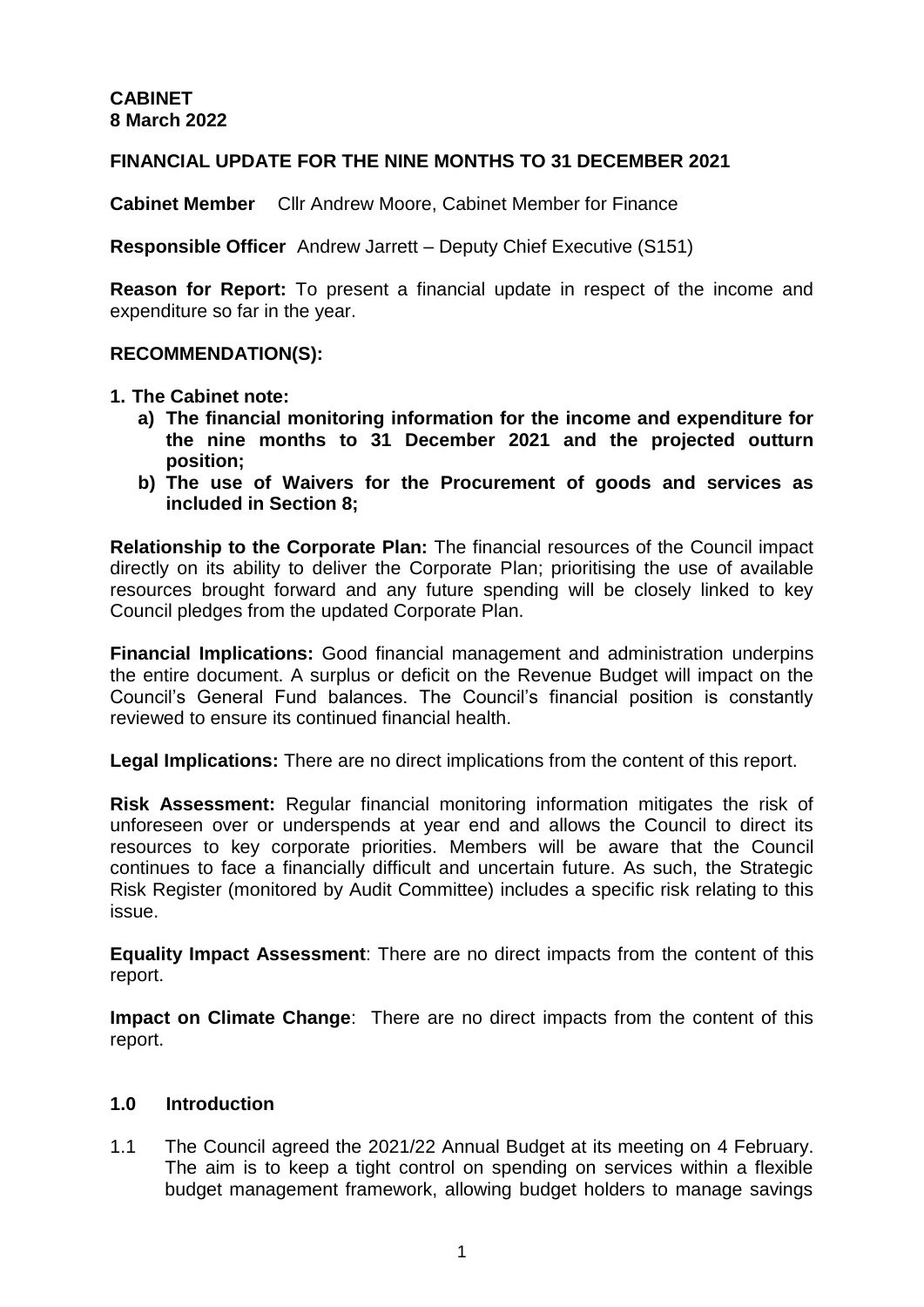within controllable budgets to help mitigate budget pressures and thus contain or minimise a budget deficit for the Council as a whole.

- 1.2 The purpose of this report is to highlight to Cabinet our current financial status and the likely reserve balances at 31 March 2022. It encompasses both revenue, in respect of the General Fund, the Housing Revenue Account (HRA), and Capital Programme. The detail under pinning these projections is included within the body of report in the following sections / appendices:
	- The projected General Fund outturn position for 2021/22 (**Section 3 + Appendices A to D**);
	- The projected HRA Outturn position for 2021/22 (**Section 4 + Appendices E and F**);
	- The projected Capital Outturn position for 2021/22 (**Section 5 + Appendix G**);
	- The projected Reserves Outturn position for 2021/22 (**Section 6**);
	- Summary Treasury Management position (**Section 7**);
	- The Procurement Waivers utilised during the quarter (**Section 8**).
- 1.3 Favourable variances generating either increased income or cost savings are expressed as credits (negative numbers), whilst unfavourable overspends or incomes below budget are debits (positive numbers). Any variance against the agreed budget will impact on the Council's reserves.
- 1.4 The Council's financial position will be constantly reviewed to ensure its continued financial health and delivery of excellent Value for Money.
- 1.5 This report also includes Section 8 which updates Members on the use of Procurement Waivers during 2021/22. A procurement waiver is were contract procedure regulations have not be applied due to exceptional circumstances, such as urgency of the goods/services being required, or the specialist nature of the goods/services where there is no effective competition to provide it.

# **2.0 Executive Summary of 2021/22**

- 2.1 The report indicates a projected General Fund outturn variance of £30k under spend and a HRA outturn variance of £73k under spend. In respect of the Capital Programme, there is a forecast under spend of £624k and slippage of £29,671k into future years. These forecasts will continue to be refined during the year.
- 2.2 Within staffing budgets the Council continues to struggle with recruitment and retention. Key services, particularly Waste, have higher usage of agency staff than planned although this is partially offset by underspends on the staffing establishment. Additional agency costs incurred within Planning were forecast and an Earmarked Reserve was created to offset these costs if necessary.
- 2.3 Income remains lower than normal as services continue to recover from the Covid-19 losses with some services recovering quicker than others. In particular, Leisure and Car Parks income remains well below normal levels. However, other services such as Planning continue to see strong demand.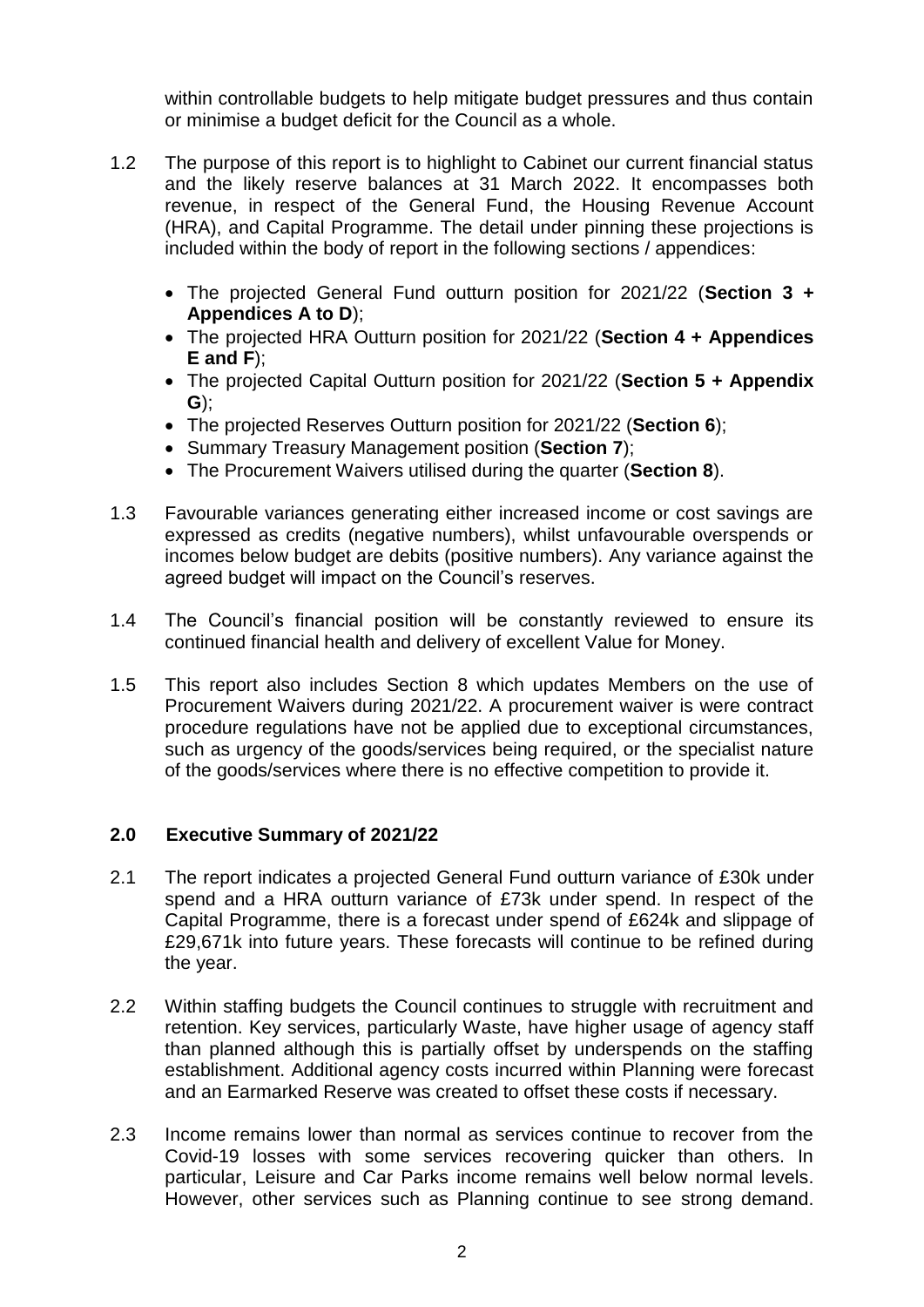Increased prices per tonne for recycled materials have also provided greater than forecast income.

## **3.0 The General Fund**

- 3.1 The forecast General fund over spend for the current year is £30k after transfers to and from Earmarked Reserves as shown at **Appendix A**. This is an improvement of £264k since the month 6 report. **Appendix B** provides the significant service variances and those above £20k.
- 3.2 The current incomes from our major fee income streams are shown in **Appendix C**. It shows that Income is £286k below budget in the quarter and the full year forecast indicates an under achievement of £256k. This is largely due to Leisure income being £475k below forecast, along with Car Parking income £108k lower. Increased Planning, Building Control, Waste and Licensing income of £317k above budget offsets this to a degree. Other Service income streams remain relatively close to expectations.
- 3.3 A consequence of the improved income is that the Council has not been able to claim as much through the Government's Income Compensation Scheme, therefore the Government support for Covid-19 is showing as £207k below the budgeted forecast. However, during the reconciliation process, the Council has been able to enter an additional claim for a further £109k. This is currently being assessed by DLUHC, and so has not been included within the forecasts.
- 3.4 The current employee costs are shown at **Appendix D**. It shows a full year forecast under spend of £630k. The main variances are within Planning, Property, Public Health and Waste due to staff shortages. Generally, the remaining services are forecasting smaller underspends, with the exception of Corporate Management and Revenue and Benefits showing a small over spend. Within the Corporate Management year-to-date variance is the forecast £200k included to allow for a possible pay award in the region of 1.75%. Once the pay award is agreed this variance will be apportioned across all services.
- 3.5 Agency Spend however is showing a forecast overspend of £646k, almost exclusively across Planning and Waste, although the former is largely offset by the planned use of Earmarked Reserves. Given the agency costs exceed savings against the staffing establishment, the generic £150k vacancy saving included within Corporate Management is not achieved.

# **4.0 Housing Revenue Account (HRA)**

- 4.1 This is a ring-fenced account in respect of the Council's social housing function. The forecast position of £73k under spend is included within **Appendix E.** This is an improvement of £34k since the month 6 report. Key variances and those above £20k are highlighted at **Appendix F**.
- 4.2 The main income variance continues to be within Voids where there is a forecast negative variance of £129k. This remains consistent with the month 6 reported position. This is more than offset by a positive variance forecast in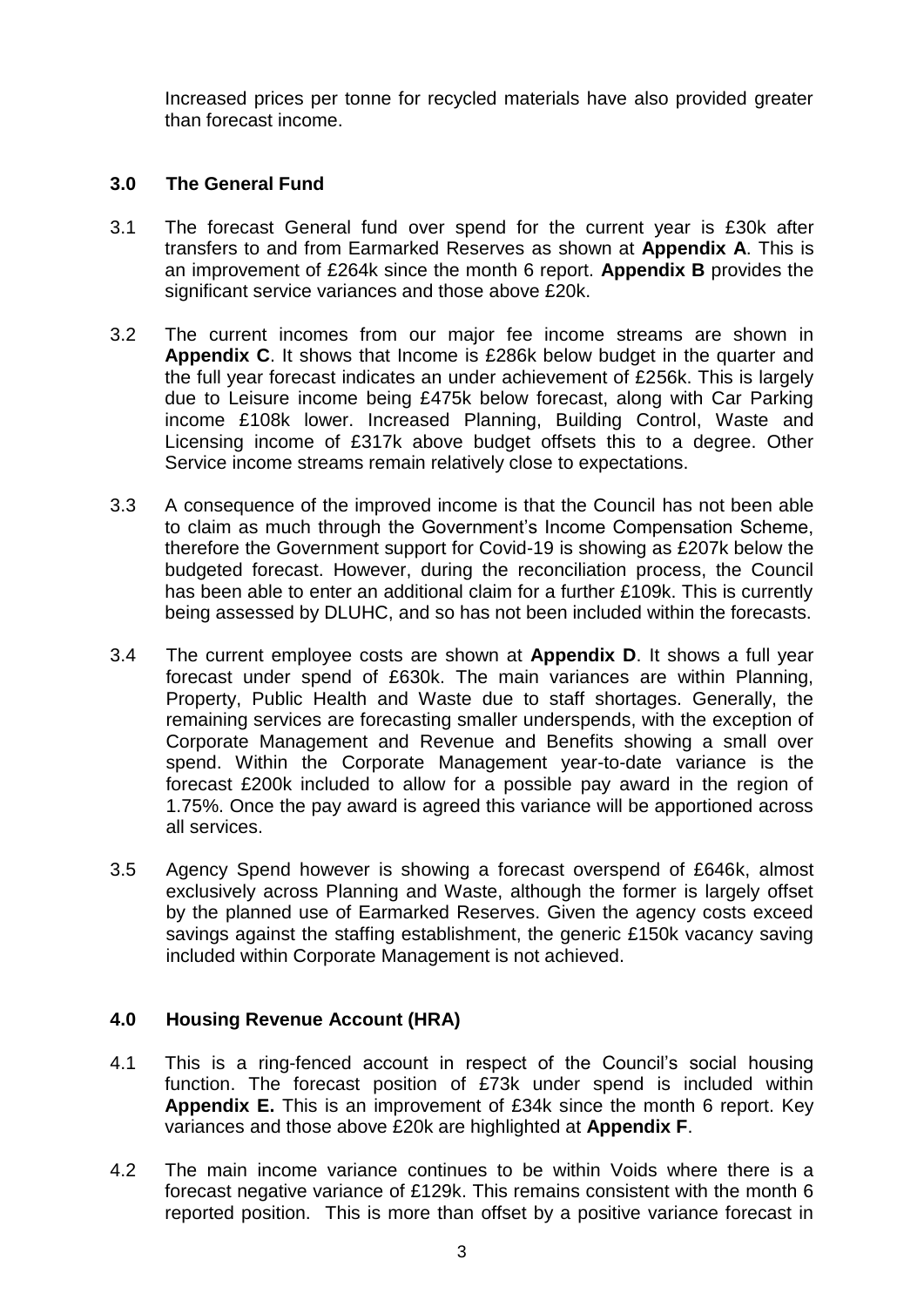Tenancy Services. The same allowance for the possible 1.75% pay award is included.

4.3 It is anticipated that the forecast variance will increase the budgeted transfer to the Housing Maintenance Fund and so the HRA reserve balance will remain at £2m.

## **5.0 Capital Programme**

- 5.1 The approved overall Capital Programme amounts to £43,941k. This includes the approved 2021/22 Budget of £17,705k and £26,214k slippage rolled forward from 2020/21, together with subsequent 2021/22 minor adjustments. The status of this year's capital programme is shown at **Appendix G.**
- 5.2 Capital projects, by their very nature, often overlap financial years. Further work has been undertaken with Managers who have given their best estimate of what is 'deliverable' for 2021/22 based on known information at this point in the year. The committed and actual expenditure will be monitored against this revised 'deliverable' budget for the remainder of the year. This amounts to £13,646k, with the remainder of the overall Capital Programme expected to be spent in future years. This is a reduction of £12,517k since the month 6 report, mainly due to slippage against the Cullumpton HIF and 3 Rivers projects.
- 5.3 The Deliverable Budget against the General Fund has reduced by £11,406k to £9,258k; this mainly relates to 3 Rivers Future projects amounting to (£1,700k), the Post Hill Development (£4,075k), the Cullompton Housing Infrastructure Project (HIF) (£3,739k) and Market Walk Unit 17 re-modelling Project (£495k). These projects are now expected to slip into 2022/23. The deliverable budget in respect of HRA schemes has also been reduced by £1,111k to £4,388k; the main reason for this is the Modular Housing Project at Shapland Place, Tiverton of (£1,065k) that is expected to slip into 2022/23.
- 5.4 Committed and Actual expenditure is currently £8,565k leaving a variance of £5,081k expected to be spent within the financial year. Additional work has been undertaken to establish forecast slippage into 2022/23; this currently amounts to £29,671k, with General Fund projects amounting to £22,711k and £6,960k in respect of the HRA. The main contributing projects in the General Fund are £10,364k in respect of 3 Rivers developments, £4,835k in respect of other development projects, £3,739k related to the Cullompton Housing Infrastructure Project (HIF), £1,000k in respect of land acquisition and £800k relating to the Hydromills Scheme. The £6,960k referring to the HRA is mainly made up of £3,217k in respect of the development at Post Hill, Tiverton, £1,500 for Round Hill, Tiverton and £1,065k in respect of the Modular Development at Shapland Place, Tiverton; please refer to **Appendix G** for further detail.
- 5.5 The forecast net underspend amounts to £624k. This comprises £474k for various General Fund projects and £150k in relation to HRA projects; again please refer to **Appendix G** for further detail.

## **6.0 Reserves**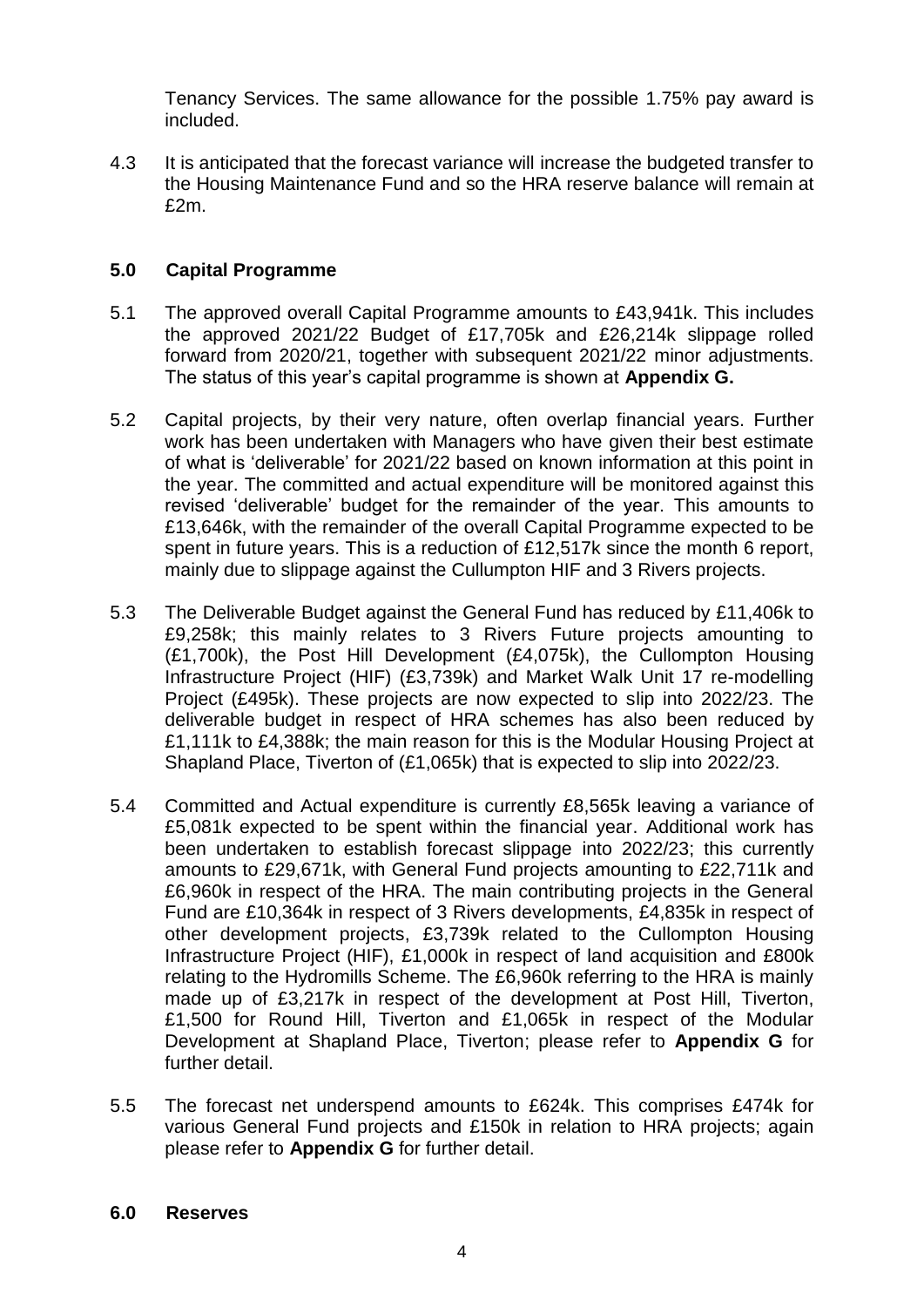6.1 The table below shows the opening position of key operational balances of the Council, the forecast in year movements and final predicted position at 31 March 2022:

| <b>Usable Reserves</b>                                             | 31/03/2021 | <b>Forecast</b><br>In Year<br><b>Movement</b> | 31/03/2022 |
|--------------------------------------------------------------------|------------|-----------------------------------------------|------------|
| <b>REVENUE</b>                                                     | £000's     | £000's                                        | £000's     |
| <b>General Fund</b><br>(See Section 3)                             | (2, 186)   | (30)                                          | (2, 216)   |
| <b>Earmarked Reserves</b>                                          | (20,247)   | 1,205                                         | (19, 042)  |
| <b>Housing Revenue Account</b><br>(See Section 4)                  | (2,000)    | O                                             | (2,000)    |
| <b>CAPITAL</b>                                                     | £000's     | £000's                                        | £000's     |
| <b>Capital Receipts Reserve</b>                                    | (5,498)    | 560                                           | (4,938)    |
| <b>Revenue Contribution To Capital</b><br><b>Earmarked Reserve</b> | (255)      | 132                                           | (123)      |

- 6.2 The General Fund is the major revenue reserve of the Council. It is increased or decreased by the surplus or deficit generated on the General Fund in the year. This reserve held a balance of £2,186k as at 31/03/21 and as shown above is currently forecast to increase to £2,216k due to the forecast £30k underspend.
- 6.3 The most significant implication for Earmarked Reserves is the new proposed transfer of the new additional S31 Grant received as a result of the additional Retail and Nursery Business Rate reliefs. This will smooth the associated deficit this will cause on the Collection Fund that will unwind next financial year.
- 6.4 The other main variance from the budgeted use of Earmarked Reserves is the additional drawdowns of the reserves created at Outturn to support additional staffing and activities within Planning and Regeneration.
- 6.5 The forecast reserve balance for the Revenue Contribution to Capital Reserve and the Capital Receipts Reserve includes the associated funding of the 2021/22 Capital Programme, as these monies are committed. In reality, much of this will slip to 2022/23. It is also important to note that these balances need to be almost fully utilised in order to balance the Capital Medium Term Financial Strategy.
- 6.6 Unapplied useable capital receipts are used to part fund the Capital Programme, the forecast movement on this account for the year to date is given below:

| <b>Item</b>                                                              | £000's   |
|--------------------------------------------------------------------------|----------|
| Unapplied Useable Capital Receipts At 1 April 2021                       | (5, 498) |
| Net Forecast Receipts To Q3 (Inc. 26 "Right To Buy" Council House Sales) | (1,850)  |
| <b>Current Balance</b>                                                   | (7, 348) |
| Forecast Further Capital Receipts In Year                                | (112)    |
| Forecast Capital Receipts Supporting 2021/22 Capital Programme           | 2,522    |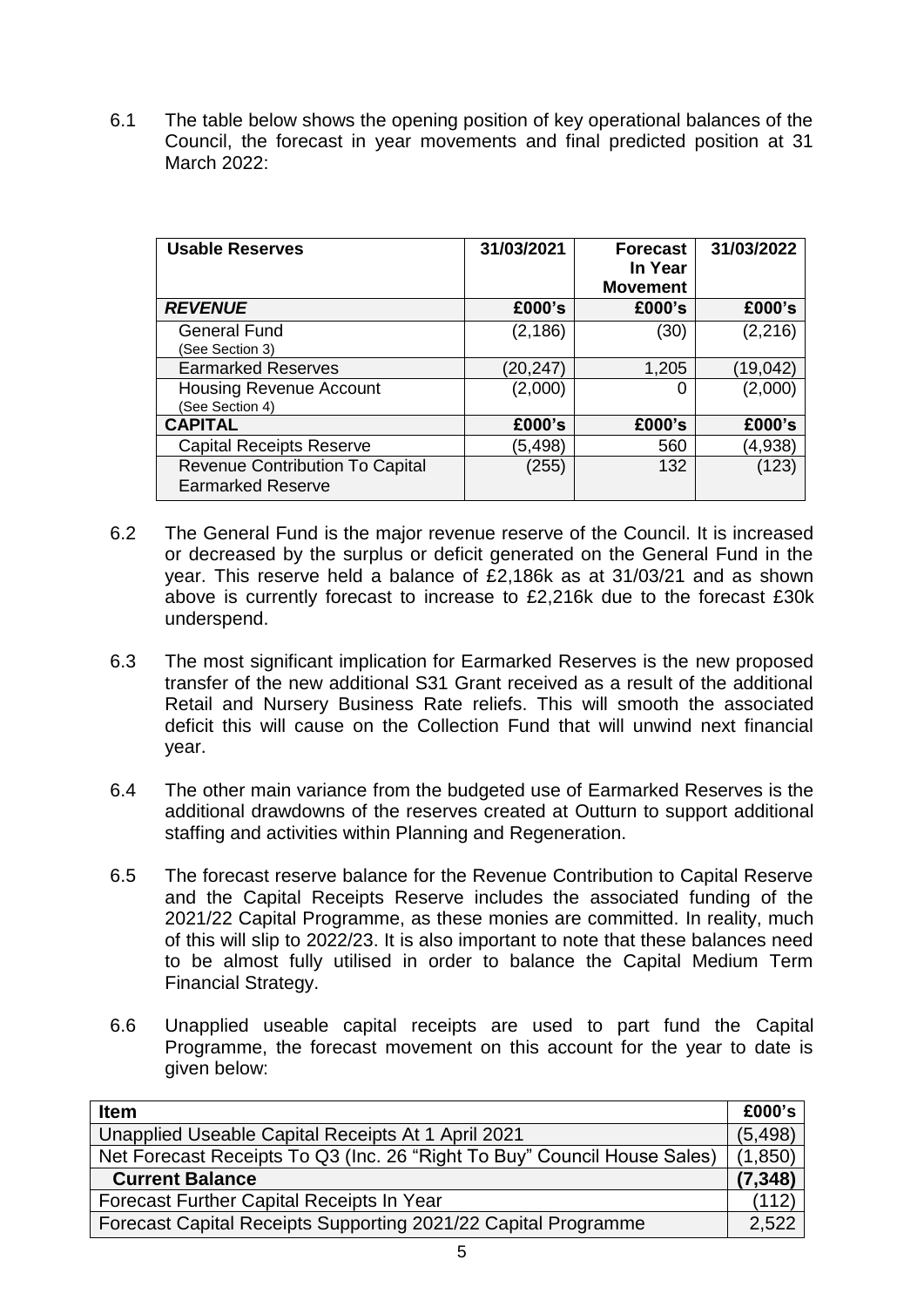## **7.0 Treasury Management**

7.1 The interest position so far this financial year can be summarised as follows:

| <b>Details</b>                    | <b>Annual</b><br><b>Budget</b><br>£000's | <b>Outturn</b><br>£000's | <b>Forecast   Forecast</b><br><b>Variance</b><br>£000's |
|-----------------------------------|------------------------------------------|--------------------------|---------------------------------------------------------|
| Investment Income Payable         | 140                                      | 91                       | (50)                                                    |
| <b>Investment Income Received</b> | (633)                                    | (773)                    | 140)                                                    |
| Interest From HRA Funding         | (46)                                     | (46)                     |                                                         |
| <b>Total Interest Receivable</b>  | (539)                                    | (728)                    | (190)                                                   |

- 7.2 The interest payable saving arises from a reduced expected requirement to take out external borrowing (PWLB) due to slippage in the Capital Programme. The additional interest generated is from additional temporary investments but a decrease in 3 Rivers interest due to slippage in new loan requests.
- 7.3 Further information on the mid-year Treasury Management position can be found in the separate report on this agenda.

## **8.0 Procurement Waivers**

- 8.1 In exceptional circumstances, there are sometimes justifiable reasons to act outside the contract procedure regulations. These include the following reasons:
	- I. The work, goods or materials are urgently required, and loss would be entailed by delay arising from advertising;
	- II. The work, goods or materials required are of such special nature that no advantage would accrue by inviting competitive tenders;
	- III. There is no effective competition for the goods or materials required by reason of the fixing of prices under statutory authority or that such goods or materials are patented or proprietary articles or materials;
	- IV. Transactions, which, because of special circumstances, may (either individually or as a class) be excepted from time to time by the Cabinet of the Council.
- 8.2 In such circumstances, prior written approval of the Deputy Chief Executive (S151) is required and Cabinet will be informed. Below is a list of the Procurement Waivers utilised during the third quarter of this financial year:

| <b>REF</b>  | SUBJECT OF THE WAIVER                                                     | <b>REASON</b><br><b>CODE</b> |
|-------------|---------------------------------------------------------------------------|------------------------------|
|             | Housing Options – Agency staffing due to staff shortages                  |                              |
| $2^{\circ}$ | Housing Infrastructure Fund – extension of project monitoring following   | and II                       |
|             | the departure of the Head of Planning, Economy and Regeneration           |                              |
| 3           | MAT Electricals - Electrical Installation Condition Report carried out on |                              |
|             | our communal flats                                                        |                              |